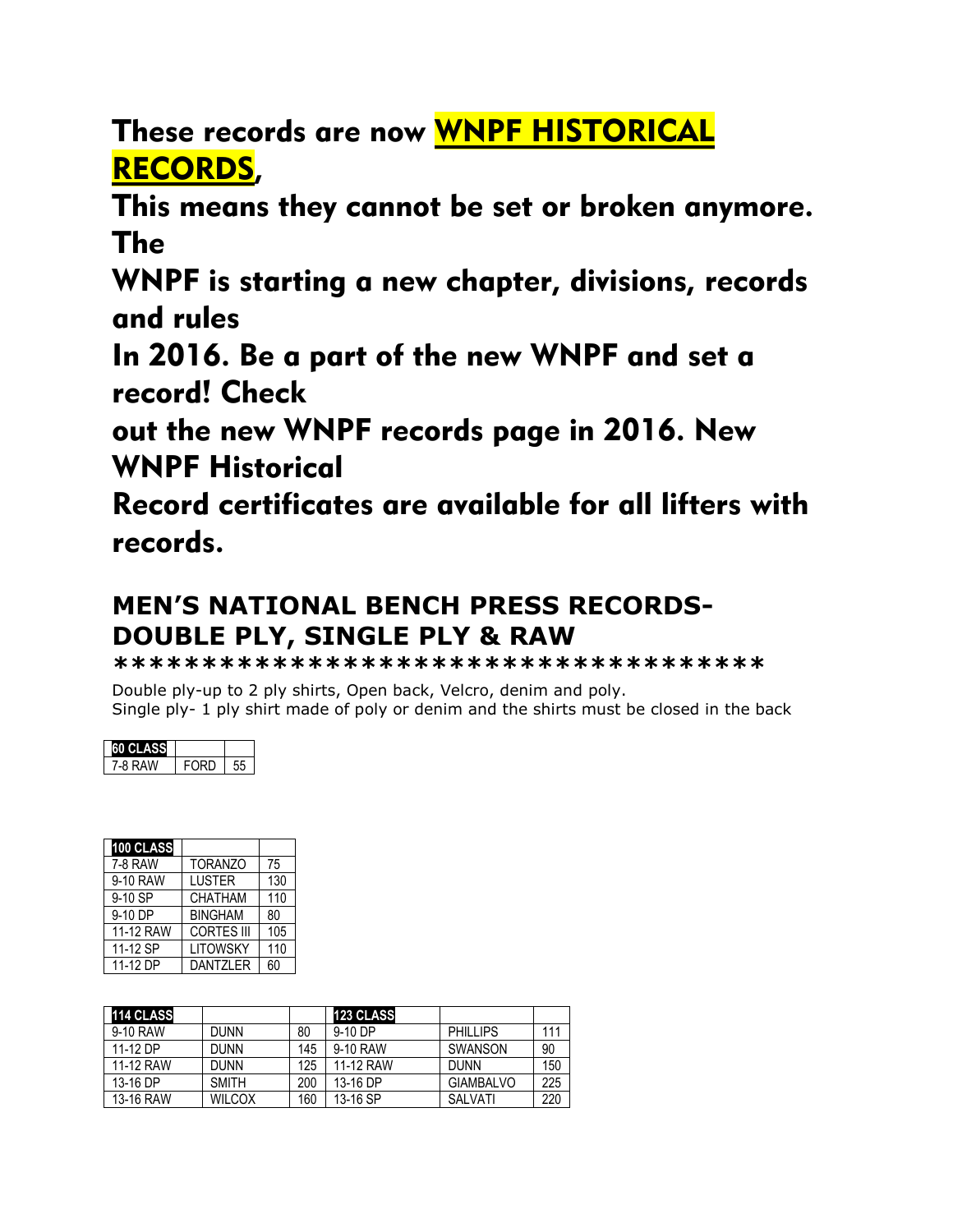| 17-19 RAW           | <b>WILCOX</b>     | 185 | 13-16 RAW           | <b>MORRISON</b>   | 230 |
|---------------------|-------------------|-----|---------------------|-------------------|-----|
| <b>JUNIOR DP</b>    | ULLMAN            | 200 | 17-19 DP            | <b>ALTAVILLA</b>  | 215 |
| <b>LIFETIME DP</b>  | <b>HOLLYFIELD</b> | 330 | 17-19 RAW           | <b>WILCOX</b>     | 200 |
| <b>LIFETIME RAW</b> | <b>CLAYPATCH</b>  | 165 | <b>JUNIOR DP</b>    | <b>CANTONI</b>    | 245 |
| OPEN DP             | <b>HOLLYFIELD</b> | 330 | <b>JUNIOR RAW</b>   | <b>VNEUN</b>      | 225 |
| OPEN SP             | <b>COHN</b>       | 264 | LIFETIME DP         | <b>PRETRENZAK</b> | 330 |
| <b>OPEN RAW</b>     | <b>CLAYPATCH</b>  | 185 | <b>LIFETIME SP</b>  | <b>CINTRON</b>    | 270 |
|                     |                   |     | <b>LIFETIME RAW</b> | <b>WALKER</b>     | 220 |
|                     |                   |     | OPEN DP             | <b>PRETRENZAK</b> | 330 |
|                     |                   |     | <b>OPEN RAW</b>     | <b>WALKER</b>     | 225 |
|                     |                   |     | SUBS DP             | <b>PRETRENZAK</b> | 330 |
|                     |                   |     | <b>SUBS RAW</b>     | <b>POINDEXTER</b> | 235 |
|                     |                   |     | 40-44 DP            | <b>HELMS</b>      | 245 |
|                     |                   |     | 40-44 RAW           | <b>MURPHY JR</b>  | 175 |
|                     |                   |     | 50-54 SP            | <b>SOUKUP</b>     | 215 |
|                     |                   |     | POLFIRE/MILT DP     | <b>DIEBERT</b>    | 200 |

| 132 CLASS           |                 |     | 148 CLASS           |                    |                  |
|---------------------|-----------------|-----|---------------------|--------------------|------------------|
|                     |                 |     | 9-10 RAW            | <b>RUGGIERA</b>    | 85               |
| 9-10 RAW            | <b>TORANZO</b>  | 105 | 11-12 DP            | <b>KNIGHT</b>      | 170              |
| 11-12 RAW           | <b>LUSTER</b>   | 200 | 11-12 RAW           | <b>BINGHAM</b>     | 198              |
| 13-16 DP            | <b>HOROWITZ</b> | 240 | 13-16 DP            | <b>CAWLEY</b>      | 275              |
| 13-16 SP            | <b>DUNN</b>     | 231 | 13-16 RAW           | <b>ROSS</b>        | 270              |
| 13-16 RAW           | <b>HAWKINS</b>  | 170 | 17-19 DP            | <b>PETRAZZUOLI</b> | 330              |
| 17-19 DP            | PETRAZZUOLI     | 285 | 17-19 SP            | <b>DESIMONE</b>    | 341              |
| 17-19 RAW           | <b>MALUGA</b>   | 205 | 17-19 RAW           | <b>DESIMONE</b>    | 325              |
| <b>JUNIOR DP</b>    | <b>JACKSON</b>  | 345 | <b>JUNIOR DP</b>    | <b>SPINGARN</b>    | 370              |
| <b>JUNIOR RAW</b>   | <b>GILLEY</b>   | 275 | <b>JUNIOR SP</b>    | <b>CLAUSON</b>     | 325              |
| <b>LIFETIME DP</b>  | <b>FOLKEN</b>   | 380 | <b>JUNIOR RAW</b>   | <b>GREER</b>       | 330              |
| <b>LIFETIME RAW</b> | <b>SAM</b>      | 270 | LIFETIME DP         | <b>SMITH</b>       | 450              |
| OPEN DP             | <b>GOULD</b>    | 330 | <b>LIFETIME SP</b>  | <b>ALBERT</b>      | 363              |
| <b>OPEN RAW</b>     | <b>BARNES</b>   | 230 | <b>LIFETIME RAW</b> | <b>PAIGE</b>       | 385              |
| SUBS DP             | <b>TIFFANY</b>  | 315 | OPEN DP             | <b>RUELAN</b>      | 405              |
| <b>SUBS RAW</b>     | <b>SAM</b>      |     | OPEN SP             | <b>ALBERT</b>      | 380              |
| 40-44 DP            | <b>MEDINA</b>   | 270 | <b>OPEN RAW</b>     | <b>PAIGE</b>       | 385              |
| 45-49 DP            | <b>PIROTTA</b>  | 260 | SUBS DP             | YU                 | 341              |
| 45-49 RAW           | <b>OYLER</b>    | 220 | SUBS SP             | <b>ALBERT</b>      | 363              |
| 50-54 DP            | <b>MEDINA</b>   | 226 | <b>SUBS RAW</b>     | <b>PETERS</b>      | 305              |
| 50-54 RAW           | <b>OYLER</b>    | 265 | 40-44 DP            | <b>VENTURELLA</b>  | 370              |
| 60-64 DP            | <b>NOLAN</b>    | 225 | 40-44 RAW           | <b>PINKETT</b>     | 385              |
| 70-74 RAW           | <b>SMITH</b>    | 140 | 45-49 DP            | <b>BLOCKER</b>     | $\overline{375}$ |
| 75-79 RAW           | <b>SMITH</b>    | 170 | 45-49 SP            | <b>YOST</b>        | 285              |
| POL/FIRE/MILT DP    | <b>SAINATO</b>  | 160 | 45-49 RAW           | <b>WILSON</b>      | 315              |
| POL/FIRE/MILT RAW   | <b>MELROSE</b>  | 235 | 50-54 DP            | <b>MEDINA</b>      | 260              |
|                     |                 | 240 | 50-54 RAW           | <b>WILSON</b>      | 295              |
|                     |                 |     | 55-59 DP            | <b>MORRISON</b>    | 242              |
|                     |                 |     | 55-59 RAW           | <b>DUFF</b>        | 250              |
|                     |                 |     | 60-64 RAW           | <b>BARTLETT</b>    | 230              |
|                     |                 |     | 65-69 DP            | <b>COURNOYER</b>   | 255              |
|                     |                 |     | 65-69 RAW           | <b>BARTLETT</b>    | 237              |
|                     |                 |     | 75-79 RAW           | <b>BAILEY</b>      | 120              |
|                     |                 |     | POL/FIRE/MILT DP    | <b>RUBIN</b>       | 370              |
|                     |                 |     | POL/FIRE/MILT RAW   | <b>MELROSE</b>     | $\overline{245}$ |

| $\sim$<br>.<br>и<br>$\sim$<br>. . | A C.C.<br>.<br>. |  |
|-----------------------------------|------------------|--|
|                                   |                  |  |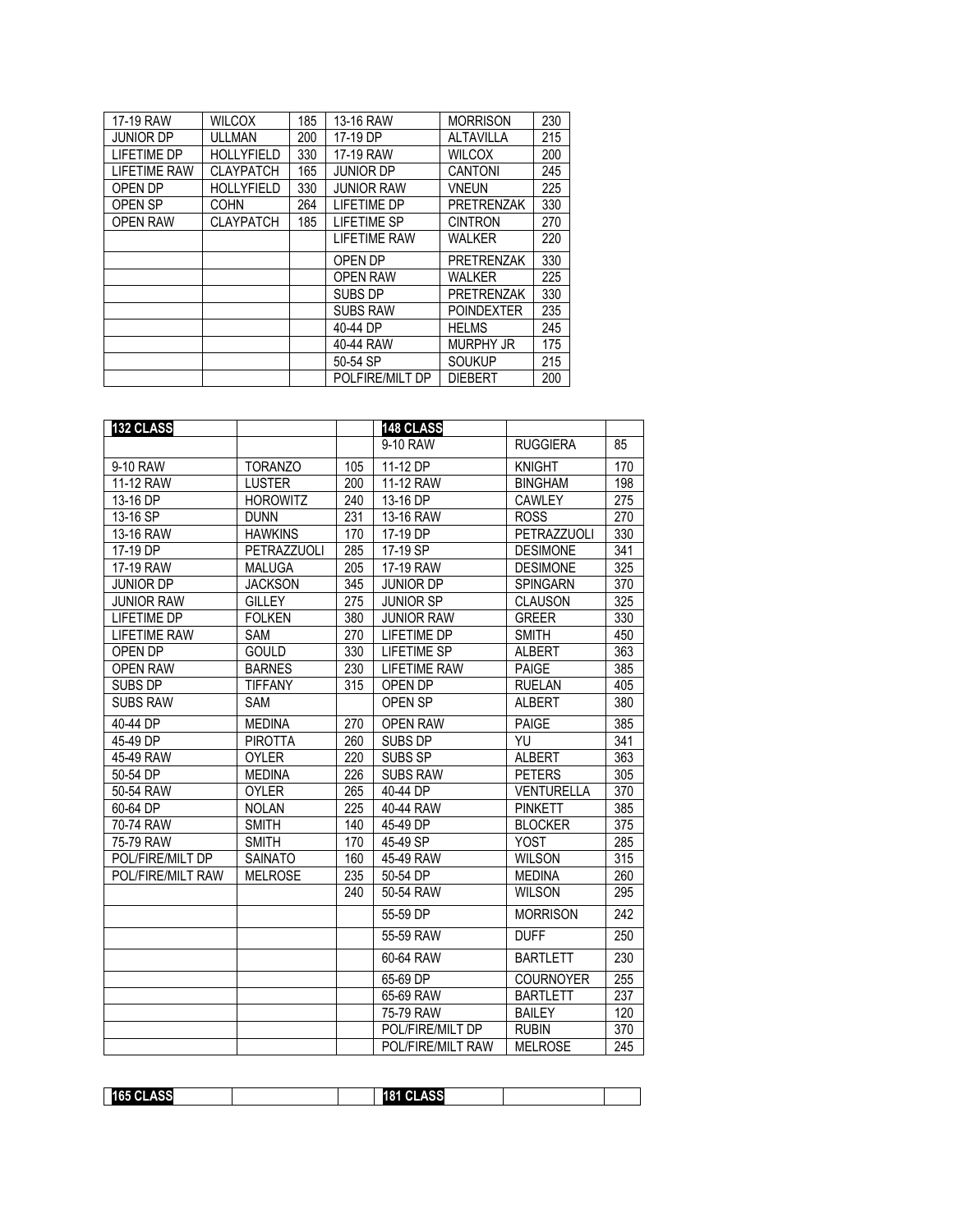| 11-12 RAW           | <b>HERBERT</b>   | 115              | 11-12 RAW             | CATERISANO         | 130              |
|---------------------|------------------|------------------|-----------------------|--------------------|------------------|
| 13-16 DP            | <b>GITTO</b>     | 285              | 13-16 DP              | <b>WARREN</b>      | 275              |
| 13-16 SP            | SOSOBEE          | 205              | 13-16 RAW             | <b>HARE</b>        | 285              |
| 13-16 RAW           | <b>GOMEZ</b>     | 320              | 17-19 DP              | <b>NAUMANN</b>     | 385              |
| 17-19 DP            | <b>PENSYL</b>    | 350              | 17-19 RAW             | <b>PAGAN</b>       | 418              |
| 17-19 SP            | <b>SMITH</b>     | 415              | <b>JUNIOR DP</b>      | <b>SCHMALZ</b>     | 505              |
| 17-19 RAW           | <b>WHARRY</b>    | 365              | <b>JUNIOR SP</b>      | <b>ERVIN</b>       | 331              |
| <b>JUNIOR DP</b>    | <b>ELROD</b>     | 430              | <b>JUNIOR RAW</b>     | PAGAN              | 457              |
| <b>JUNIOR SP</b>    | <b>TURZANSKI</b> | $\overline{314}$ | <b>LIFETIME DP</b>    | <b>CAMPBELL</b>    | 480              |
| <b>JUNIOR RAW</b>   | <b>ELROD</b>     | 385              | <b>LIFETIME SP</b>    | <b>CIUPINSKI</b>   | $\overline{525}$ |
| LIFETIME DP         | <b>MORRISON</b>  | 465              | <b>LIFETIME RAW</b>   | <b>PAGAN</b>       | 457              |
| <b>LIFETIME SP</b>  | <b>SMITH</b>     | 420              | OPEN DP               | <b>SCHMALZ</b>     | 505              |
| <b>LIFETIME RAW</b> | <b>PAIGE</b>     | 395              | OPEN SP               | <b>CIUPINSKI</b>   | $\overline{525}$ |
| OPEN DP             | <b>MILLER</b>    | 500              | <b>OPEN RAW</b>       | <b>PAGAN</b>       | 457              |
| <b>OPEN SP</b>      | <b>ALBERT</b>    | 410              | <b>SUBS DP</b>        | <b>FURNAS</b>      | 485              |
| <b>OPEN RAW</b>     | <b>MANENKOFF</b> | 425              | SUBS SP               | <b>ROSS</b>        | 479              |
| SUBS DP             | <b>WARD</b>      | 400              | <b>SUBS RAW</b>       | <b>NELSON</b>      | 400              |
| <b>SUBS SP</b>      | <b>LIVOLSI</b>   | 335              | 40-44 DP              | <b>BINGHAM</b>     | 465              |
| <b>SUBS RAW</b>     | <b>LARA</b>      | 370              | 40-44 SP              | LEE                | 405              |
| 40-44 DP            | <b>LAWSON</b>    | 415              | 40-44 RAW             | <b>BRANDI</b>      | 355              |
| 40-44 SP            | <b>ALBERT</b>    | 430              | 45-49 DP              | <b>FOLTZ</b>       | 360              |
| 40-44 RAW           | <b>ALPERT</b>    | 340              | 45-49 SP              | <b>FIUMARA</b>     | 360              |
| 45-49 DP            | <b>BLOCKER</b>   | 380              | 45-49 RAW             | <b>GREEN</b>       | 435              |
| 45-49 SP            | VENTURELLA       | 363              | 50-54 DP              | <b>MITSOPOULOS</b> | $\overline{370}$ |
| 45-49 RAW           | <b>ALPERT</b>    | 319              | 50-54 SP              | <b>FIUMARA</b>     | $\overline{350}$ |
| 50-54 DP            | CARDON           | 360              | 50-54 RAW             | <b>FREEMAN</b>     | 331              |
| 50-54 SP            | <b>MURAWSKI</b>  | 315              | 55-59 DP              | <b>GRABLOW</b>     | 360              |
| 50-54 RAW           | D'ALESSANDRO     | 335              | 55-59 SP              | <b>PHILLIPS</b>    | 290              |
| 55-59 DP            | CARDON           | 355              | 55-59 RAW             | <b>FREEMAN</b>     | 330              |
| 55-59 SP            | <b>GAYTON</b>    | 295              | 60-64 DP              | <b>CURLEY</b>      | 355              |
| 55-59 RAW           | <b>COLLINS</b>   | 250              | 60-64 RAW             | FREED              | 325              |
| 60-64 DP            | <b>LICHTLE</b>   | 281              | 65-69 DP              | LOZANO             | $\overline{275}$ |
| 60-64 SP            | <b>LICHTLE</b>   | 300              | 65-69 SP              | <b>PETERSON</b>    | 255              |
| 60-64 RAW           | <b>COLLINS</b>   | 265              | 65-69 RAW             | <b>FREED</b>       | 310              |
| 65-69 DP            | <b>PLAYER</b>    | 325              | 70-74 SP              | <b>PETERSON</b>    | 235              |
| 65-69 RAW           | <b>MACNIELL</b>  | 275              | 70-74 DP              | <b>FORT</b>        | 200              |
| 75-79 SP            | <b>TINKLER</b>   | 225              | 70-74 RAW             | <b>MISORSKI</b>    | 215              |
| 80-84 RAW           | <b>MASON</b>     | 165              | 80-84 RAW             | <b>SIMKO</b>       | 176              |
| POL/FIRE/MIL DP     | <b>ATME</b>      | 396              | POL/FIRE/MIL DP       | <b>COLE</b>        | 463              |
| POL/FIRE/MILT SP    | LIVOLSI          | 335              | POL/FIRE/MILT RAW     | <b>REEVES</b>      | 341              |
| POL/FIRE/MILT RAW   | <b>BURNS</b>     | 365              | <b>COLLEGIATE RAW</b> | <b>STEWART</b>     | $\overline{275}$ |
|                     |                  |                  |                       |                    |                  |
|                     |                  |                  |                       |                    |                  |
|                     |                  |                  |                       |                    |                  |
|                     |                  |                  |                       |                    |                  |

| <b>198 CLASS</b>  |                   |     | 220 CLASS         |                  |     |
|-------------------|-------------------|-----|-------------------|------------------|-----|
| 13-16 DP          | <b>KENT</b>       | 295 | 11-12 DP          | <b>DEES</b>      | 225 |
| 13-16 SP          | <b>COLON</b>      | 300 | 13-16 RAW         | <b>PALOWITZ</b>  | 315 |
| 13-16 RAW         | <b>SCHAFFER</b>   | 275 | 13-16 SP          | <b>SCHOLZ</b>    | 275 |
| 17-19 DP          | <b>CARDONA</b>    | 420 | 17-19 DP          | <b>DENTZEL</b>   | 460 |
| 17-19 SP          | <b>MENDITTO</b>   | 345 | 17-19 SP          | <b>OESTREICH</b> | 265 |
| 17-19 RAW         | <b>RICHARDSON</b> | 370 | 17-19 RAW         | <b>MANZO</b>     | 400 |
| <b>JUNIOR SP</b>  | <b>PARISI</b>     | 350 | <b>JUNIOR DP</b>  | FETTY            | 530 |
| <b>JUNIOR DP</b>  | <b>CARDONA</b>    | 480 | <b>JUNIOR SP</b>  | <b>COMBINE</b>   | 430 |
| <b>JUNIOR RAW</b> | WHEATLEY          | 385 | <b>JUNIOR RAW</b> | WALLACE          | 470 |
| LIFETIME DP       | <b>KNIGHT</b>     | 510 | LIFETIME DP       | <b>MARSALA</b>   | 560 |
| LIFETIME SP       | <b>CIERI</b>      | 584 | LIFETIME SP       | LEHRER           | 565 |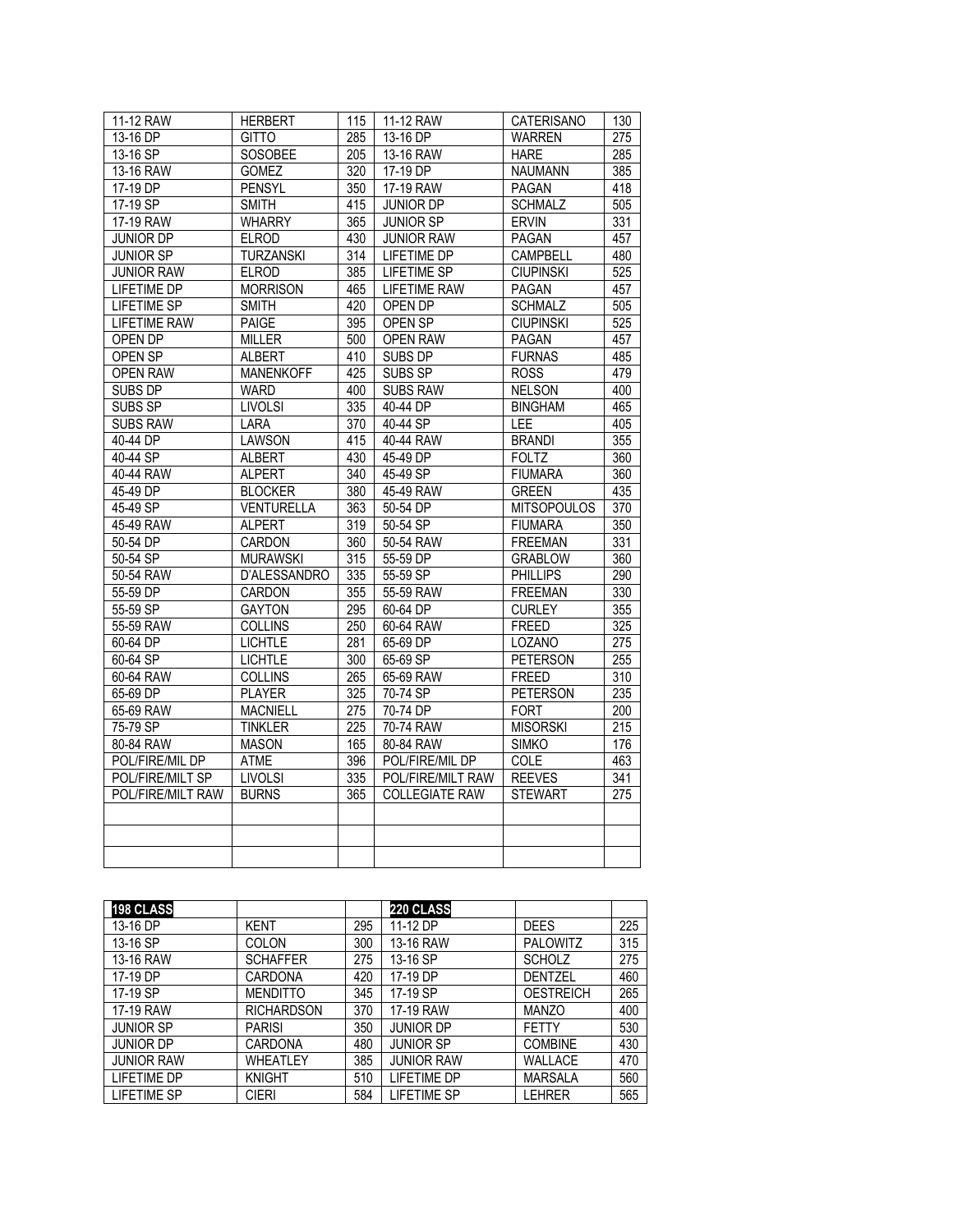| <b>LIFETIME RAW</b>   | <b>MADISON</b>     | 480 | LIFETIME RAW          | <b>CIERI</b>      | 518 |
|-----------------------|--------------------|-----|-----------------------|-------------------|-----|
| OPEN DP               | <b>ROSS</b>        | 550 | OPEN DP               | <b>BARRETT</b>    | 570 |
| OPEN SP               | <b>CIERI</b>       | 584 | OPEN SP               | <b>RYAN</b>       | 525 |
| <b>OPEN RAW</b>       | <b>MADISON</b>     | 480 | <b>OPEN RAW</b>       | <b>CIERI</b>      | 518 |
| SUBS DP               | <b>SWANSON</b>     | 500 | SUBS DP               | <b>BARRETT</b>    | 570 |
| <b>SUBS RAW</b>       | <b>HARPER</b>      | 391 | SUBS SP               | <b>MARCANTINO</b> | 520 |
| 40-44 DP              | <b>ROSS</b>        | 550 | <b>SUBS RAW</b>       | <b>SHAW</b>       | 455 |
| 40-44 SP              | <b>ROSS</b>        | 523 | 40-44 DP              | <b>RHODES</b>     | 525 |
| 40-44 RAW             | <b>CICHELLI</b>    | 430 | 40-44 RAW             | CAMPANELLA        | 410 |
| 45-49 DP              | <b>OLSON</b>       | 465 | 45-49 DP              | <b>SLACK</b>      | 490 |
| 45-49 SP              | <b>WEINSTEIN</b>   | 420 | 45-49 SP              | <b>ROSS</b>       | 520 |
| 45-49 RAW             | <b>GREEN</b>       | 440 | 45-49 RAW             | <b>DARBOUZE</b>   | 410 |
| 50-54 DP              | <b>BRODIE</b>      | 407 | 50-54 DP              | <b>SMITH</b>      | 465 |
| 50-54 SP              | EVANGELISTA        | 410 | 50-54 SP              | <b>HERBST</b>     | 375 |
| 50-54 RAW             | <b>REID</b>        | 385 | 50-54 RAW             | <b>SHANKS</b>     | 405 |
| 55-59 DP              | <b>MITSOPOULOS</b> | 402 | 55-59 DP              | COTE              | 430 |
| 55-59 SP              | <b>BENFORD</b>     | 420 | 55-59 SP              | <b>GLENNEY</b>    | 370 |
| 55-59 RAW             | <b>WALKER</b>      | 365 | 55-59 RAW             | <b>SMITH</b>      | 405 |
| 60-64 DP              | <b>BENFORD</b>     | 410 | 60-64 DP              | <b>PHILLIPS</b>   | 415 |
| 60-64 SP              | <b>BENFORD</b>     | 410 | 60-64 SP              | <b>PHILLIPS</b>   | 385 |
| 60-64 RAW             | <b>FREEMAN</b>     | 325 | 60-64 RAW             | <b>PHILLIPS</b>   | 402 |
| 65-69 DP              | <b>PHILLIPS</b>    | 390 | 65-69 SP              | <b>SEABROOKS</b>  | 290 |
| 65-69 RAW             | <b>ROSENFIELD</b>  | 310 | 65-69 DP              | <b>SPASATO</b>    | 405 |
| 70-74 DP              | <b>BERARD</b>      | 250 | 65-69 RAW             | <b>KLUFT</b>      | 336 |
| 70-74 SP              | <b>WUEST</b>       | 230 | 70-74 SP              | <b>SEABROOKS</b>  | 285 |
| 70-74 RAW             | <b>ROSENFIELD</b>  | 292 | 70-74 DP              | <b>ROSENFIELD</b> | 308 |
| 75-79 SP              | <b>WUEST</b>       | 220 | 70-74 RAW             | <b>COLEMAN</b>    | 275 |
| 75-79 DP              | POWER-             | 253 | 75-59 RAW             | <b>ROSENFIELD</b> | 260 |
|                       | <b>WATERS</b>      |     |                       |                   |     |
| 75-79 RAW             | <b>ROSENFIELD</b>  | 285 | 75-79 SP              | <b>BRADFORD</b>   | 235 |
| 80-84 RAW             | <b>ROSENFIELD</b>  | 275 | 80-84 RAW             | <b>BRANDT</b>     | 170 |
| POL/FIRE/MILT DP      | <b>GREEN</b>       | 475 | POL/FIRE/MILT DP      | <b>KELLEY</b>     | 545 |
| POL/FIRE/MILT SP      | <b>BEECHY</b>      | 407 | POL/FIRE/MILT SP      | <b>SHALES</b>     | 369 |
| POL/FIRE/MILT RAW     | <b>BACHMAYER</b>   | 374 | POL/FIRE/MILT RAW     | <b>BOWLBY</b>     | 424 |
| <b>COLLEGIATE RAW</b> | <b>MARCHANT</b>    | 325 | <b>COLLEGIATE RAW</b> | <b>UHAA</b>       | 280 |
|                       |                    |     | SPECIAL OLMP RAW      | <b>WASHINGTON</b> | 285 |

| 242 CLASS           |                |     | 275 CLASS           |                  |     |
|---------------------|----------------|-----|---------------------|------------------|-----|
| 13-16 DP            | <b>EBERLY</b>  | 320 | 13-16 DP            | <b>AHERN</b>     | 290 |
| 13-16 SP            | CAUGHEY        | 280 | 13-16 RAW           | <b>REED</b>      | 325 |
| 13-16 RAW           | KEO            | 380 | 17-19 DP            | <b>HERNANDEZ</b> | 545 |
| 17-19 DP            | KOLB           | 630 | 17-19 RAW           | <b>HENDERSON</b> | 380 |
| 17-19 SP            | JEFFERSON      | 430 | JUNIOR DP           | <b>WHITE</b>     | 590 |
| 17-19 RAW           | KEO            | 424 | JUNIOR SP           | <b>STOTE</b>     | 450 |
| <b>JUNIOR DP</b>    | TORANZO        | 560 | <b>JUNIOR RAW</b>   | <b>WHITE</b>     | 535 |
| <b>JUNIOR RAW</b>   | <b>ALLOCCO</b> | 445 | <b>LIFETIME DP</b>  | <b>PESHEK</b>    | 675 |
| <b>LIFETIME DP</b>  | <b>FURMAN</b>  | 640 | <b>LIFETIME SP</b>  | WOOD             | 675 |
| <b>LIFETIME SP</b>  | HALEY          | 485 | <b>LIFETIME RAW</b> | <b>CAWLEY</b>    | 510 |
| <b>LIFETIME RAW</b> | McDOUGALD      | 510 | OPEN DP             | <b>ALLOCCO</b>   | 655 |
| OPEN DP             | <b>BENSON</b>  | 683 | OPEN SP             | <b>WOOD</b>      | 675 |
| OPEN SP             | LEHRER         | 535 | <b>OPEN RAW</b>     | <b>WHITE</b>     | 535 |
| <b>OPEN RAW</b>     | McDOUGALD      | 510 | SUBS DP             | <b>PESHEK</b>    | 650 |
| <b>SUBS DP</b>      | CAMPBELL       | 580 | SUBS SP             | <b>POITEVIEN</b> | 380 |
| SUBS SP             | LEHRER         | 535 | <b>SUBS RAW</b>     | McDOUGALD        | 505 |
| <b>SUBS RAW</b>     | McDOUGALD      | 510 | 40-44 DP            | <b>PESHEK</b>    | 650 |
| 40-44 DP            | HAWK           | 580 | 40-44 SP            | <b>MERRY</b>     | 405 |
| 40-44 SP            | KINGWATER      | 505 | 40-44 RAW           | <b>CAWLEY</b>    | 510 |
| 40-44 RAW           | ARNOLD         | 500 | 45-49 DP            | <b>BAYLESS</b>   | 465 |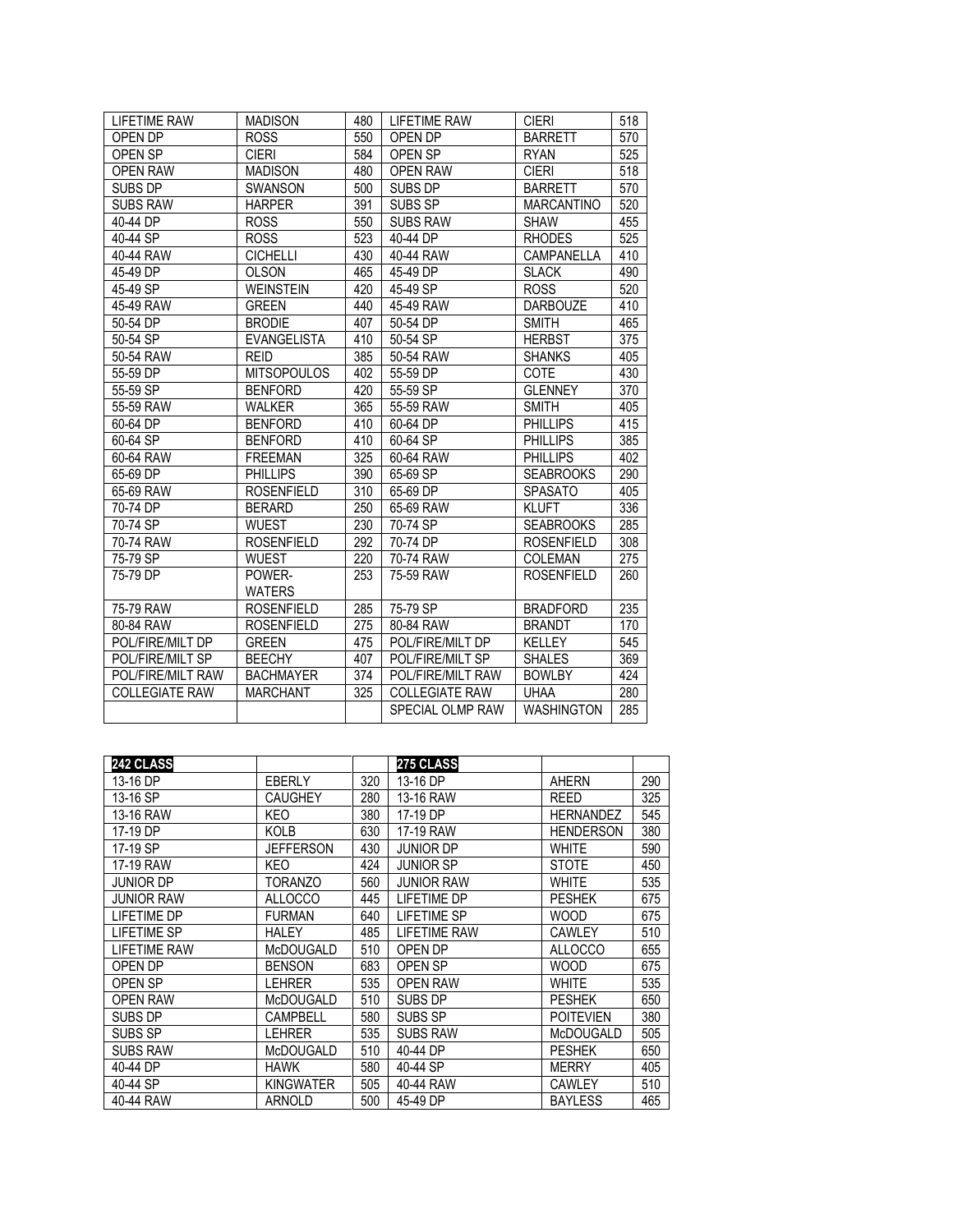| 45-49 DP          | <b>BRINTON</b>    | 480 | 45-49 SP          | CANTRELL          | 500 |
|-------------------|-------------------|-----|-------------------|-------------------|-----|
| 45-49 SP          | <b>SHARKEY</b>    | 465 | 45-49 RAW         | <b>MARTIN</b>     | 474 |
| 45-49 RAW         | <b>MILHOUSE</b>   | 505 | 50-54 DP          | <b>CHAMBERS</b>   | 500 |
| 50-54 DP          | <b>PIERCE</b>     | 505 | 50-54 SP          | <b>GOLDBERG</b>   | 575 |
| 50-54 SP          | <b>RETUCCI</b>    | 425 | 50-54 RAW         | SOUND             | 470 |
| 50-54 RAW         | <b>ALBERT</b>     | 413 | 55-59 DP          | <b>STRIVERSON</b> | 518 |
| 55-59 DP          | <b>COTE</b>       | 430 | 55-59 SP          | <b>HARRIER</b>    | 495 |
| 55-59 SP          | <b>HALL</b>       | 425 | 55-59 RAW         | <b>BUZZO</b>      | 480 |
| 55-59 RAW         | <b>GATHWRIGHT</b> | 424 | 60-64 DP          | <b>HARRIER</b>    | 455 |
| 60-64 DP          | <b>CHURCHMAN</b>  | 402 | 60-64 SP          | <b>HARRIER</b>    | 455 |
| 60-64 SP          | <b>CHURCHMAN</b>  | 390 | 60-64 RAW         | <b>MYERS</b>      | 425 |
| 60-64 RAW         | TEMPRANO          | 375 | 65-69 RAW         | <b>PLUMMER</b>    | 310 |
| 65-69 DP          | <b>CHURCHMAN</b>  | 405 | 70-74 DP          | <b>LEONARD</b>    | 300 |
| 65-69 SP          | <b>CHURCHMAN</b>  | 405 | 70-74 SP          | JOY               | 305 |
| 65-69 RAW         | <b>ANDREWS</b>    | 336 | 70-74 RAW         | JOY.              | 290 |
| 70-74 SP          | <b>BIDINOTTO</b>  | 315 | 75-79 RAW         | <b>ROMERO</b>     | 215 |
| 70-74 RAW         | <b>BIDINOTTO</b>  | 315 | 80-84 RAW         | <b>ROMERO</b>     | 205 |
| 75-79 RAW         | <b>BRANDT</b>     | 215 | POL/FIRE/MILT DP  | <b>BEGUE</b>      | 585 |
| 80-84 RAW         | <b>ROMERO</b>     | 205 | POL/FIRE/MILT RAW | <b>MOSLEY</b>     | 520 |
| POL/FIRE/MILT DP  | TORANZO           | 560 | POL/FIRE/MILT SP  | <b>ROLON</b>      | 410 |
| POL/FIRE/MILT SP  | <b>HARRIER</b>    | 520 | SPECIAL OLY RAW   | <b>CRAWFORD</b>   | 270 |
| POL/FIRE/MILT RAW | <b>ROBERSON</b>   | 480 |                   |                   |     |
|                   |                   |     |                   |                   |     |
|                   |                   |     |                   |                   |     |

| 300 CLASS           |                   |     | <b>SHW CLASS</b>    |                   |     |
|---------------------|-------------------|-----|---------------------|-------------------|-----|
| <b>LIFETIME RAW</b> | <b>CAWLEY</b>     | 525 | 13-16 DP            | <b>YATES</b>      | 452 |
| <b>LIFETIME SP</b>  | <b>PESHEK</b>     | 750 | 13-16 RAW           | <b>MEJIAS</b>     | 350 |
| <b>LIFETIME DP</b>  | <b>CAWLEY</b>     | 700 | 17-19 DP            | <b>COGHAN</b>     | 410 |
| <b>OPEN RAW</b>     | <b>CAWLEY</b>     | 525 | 17-19 RAW           | <b>SCHILIRO</b>   | 215 |
| OPEN SP             | <b>CAWLEY</b>     | 600 | <b>JUNIOR DP</b>    | <b>LUSTER</b>     | 610 |
| OPEN DP             | CAWLEY            | 700 | <b>JUNIOR SP</b>    | <b>NYE</b>        | 303 |
| <b>SUBS RAW</b>     | <b>LEWIS</b>      | 507 | <b>JUNIOR RAW</b>   | <b>HARTRANFT</b>  | 500 |
| SUBS SP             | <b>LEWIS</b>      | 600 | <b>LIFETIME DP</b>  | <b>REGISTER</b>   | 735 |
| SUBS DP             | <b>LEWIS</b>      | 540 | <b>LIFETIME SP</b>  | <b>DAVIS</b>      | 540 |
| 40-44 RAW           | <b>JONES</b>      | 590 | <b>LIFETIME RAW</b> | <b>MEJIAS</b>     | 640 |
| 40-44 SP            | <b>PESHEK</b>     | 750 | OPEN DP             | <b>LATTIMER</b>   | 800 |
| 40-44 DP            | <b>CAWLEY</b>     | 677 | OPEN SP             | <b>WILSON</b>     | 425 |
| 45-49 SP            | <b>CAWLEY</b>     | 551 | <b>OPEN RAW</b>     | <b>MEJIAS</b>     | 645 |
| 45-49 DP            | <b>CAWLEY</b>     | 700 | SUBS DP             | <b>RESNIK</b>     | 585 |
| 45-49 RAW           | <b>DAVID</b>      | 465 | SUBS SP             | <b>WILSON</b>     | 475 |
| 50-54 RAW           | CAWLEY            | 525 | <b>SUBS RAW</b>     | <b>MEJIAS</b>     | 600 |
| 50-54 SP            | CAWLEY            | 635 | 40-44 DP            | <b>PESHEK</b>     | 640 |
| 50-54 DP            | <b>WALK</b>       | 345 | 40-44 SP            | <b>PESHEK</b>     | 750 |
| 55-59 RAW           | <b>MYERS</b>      | 435 | 40-44 RAW           | <b>CAWLEY</b>     | 540 |
| 55-59 DP            | <b>SCHOELKOPH</b> | 335 | 45-49 DP            | <b>CUNNINGHAM</b> | 501 |
| 60-64 RAW           | <b>SCHNEPF</b>    | 350 | 45-49 SP            | CAWLEY            | 551 |
| 60-64 SP            | <b>PLUMMER</b>    | 314 | 45-49 RAW           | <b>TURNER</b>     | 500 |
| 60-64 DP            | <b>SCHOELKOPH</b> | 319 | 50-54 DP            | <b>WEAVER</b>     | 475 |
| 65-69 RAW           | <b>PLUMMER</b>    | 319 | 50-54 RAW           | <b>KATINOWSKY</b> | 352 |
| POLICE SP           | <b>LYONS</b>      | 450 | 55-59 DP            | <b>GRANT</b>      | 350 |
|                     |                   |     | 55-59 RAW           | <b>KATINOWSKY</b> | 360 |
|                     |                   |     | 60-64 RAW           | <b>KATINOWSKY</b> | 325 |
|                     |                   |     | 60-64 DP            | <b>TELLJOHN</b>   | 420 |
|                     |                   |     | POL/FIRE/MILT DP    | LOUALLEN          | 600 |
|                     |                   |     | POL/FIRE/MILT SP    | <b>KOWACH</b>     | 550 |
|                     |                   |     | POL/FIRE/MILT RAW   | LOUALLEN          | 505 |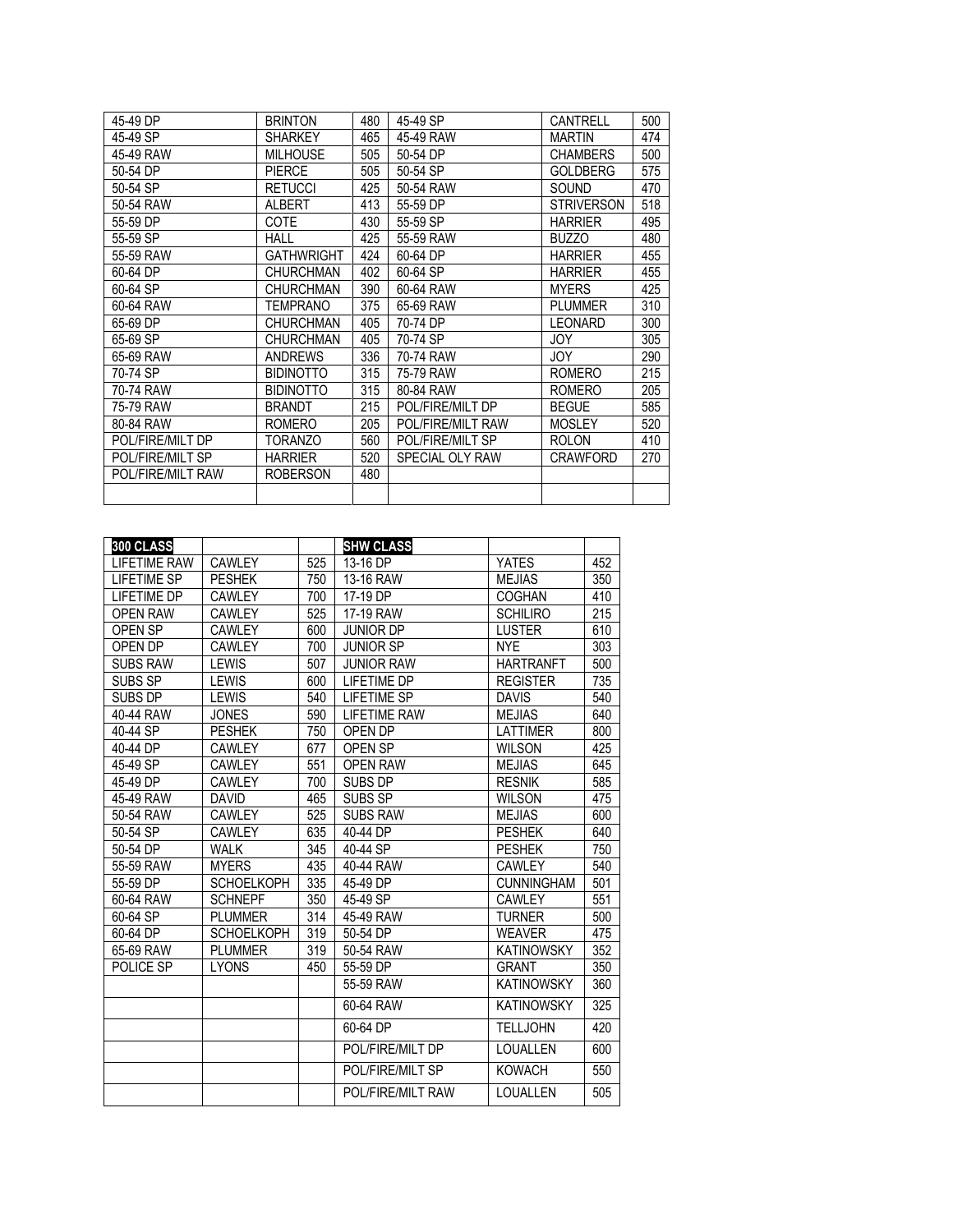|  | <b>SPECIAL</b><br><b>OLY RAW</b> | ι⊔B<br>ы | 245 |
|--|----------------------------------|----------|-----|
|  |                                  |          |     |

## **MEN'S WORLD BENCH PRESS RECORDS**

**(Raw, single ply & double ply)**

## **RAW**

|                  | <b>TEEN 13-16</b>   |     | <b>TEEN 17-19</b> |                  |
|------------------|---------------------|-----|-------------------|------------------|
| 114              | <b>WILCOX</b>       | 150 | <b>CLAYPATCH</b>  | 155              |
| 123              | <b>MORRISON</b>     | 240 | <b>WILCOX</b>     | 200              |
| 132              | LITWOSKY            | 150 | <b>GERACE</b>     | 175              |
| 148              | CAWLEY              | 205 | <b>DESIMONE</b>   | 297              |
| 165              | GOMEZ               | 270 | WHARRY            | 345              |
| 181              | <b>FLEMMING</b>     | 230 | <b>DUNSMOOR</b>   | $\overline{325}$ |
| 198              | <b>OLSAVSKY</b>     | 260 | WHARRY/GYGER      | 341              |
| 220              | KAY                 | 325 | <b>KEMBLE</b>     | 380              |
| 242              | NEWCOMB             | 340 | NEWCOMB           | 360              |
| 275              | <b>MOODY</b>        | 210 | <b>HENDERSON</b>  | 380              |
| <b>SHW</b>       | <b>MEJIAS</b>       | 350 | <b>NONE</b>       |                  |
|                  |                     |     |                   |                  |
|                  | <b>JUNIOR</b>       |     | <b>LIFETIME</b>   |                  |
| 114              | <b>NONE</b>         |     | <b>CLAYPATCH</b>  | 155              |
| 123              | <b>CAMPBELL</b>     | 225 | <b>PEANG</b>      | 242              |
| 132              | <b>JAVAHISHVILI</b> | 358 | SAM               | 270              |
| 148              | GREER               | 331 | <b>PINKETT</b>    | 385              |
| 165              | <b>ELROD</b>        | 385 | GILIGASHVILI      | 430              |
| 181              | PAGAN               | 457 | <b>MARTIN</b>     | 420              |
| 198              | <b>GITTO</b>        | 360 | <b>MADISON</b>    | 479              |
| 220              | <b>WALLACE</b>      | 450 | <b>CIERI</b>      | 529              |
| 242              | <b>OCAMPOX</b>      | 396 | <b>SHAW</b>       | 490              |
| 275              | <b>ALLOCCO</b>      | 445 | CAWLEY            | 510              |
| 300              | <b>NONE</b>         |     | CAWLEY            | 518              |
| <b>SHW</b>       | <b>LEE</b>          | 395 | <b>MEJIAS</b>     | 640              |
|                  |                     |     |                   |                  |
|                  | <b>OPEN</b>         |     | SUBS 35-39        |                  |
| 114              | NAZGAIDZE           | 308 | <b>NONE</b>       |                  |
| $\overline{123}$ | <b>WALKER</b>       | 225 | <b>NONE</b>       |                  |
| 132              | <b>JAVAHISHVILI</b> | 358 | SAM               | 270              |
| 148              | <b>PINKETT</b>      | 385 | <b>NONE</b>       |                  |
| 165              | GILIGASHVILI        | 430 | LARA              | 369              |
| 181              | PAGAN               | 457 | <b>MEDINA</b>     | 410              |
| 198              | MADISON             | 479 | <b>HARPER</b>     | 396              |
| 220              | <b>CIERI</b>        | 529 | <b>SHAW</b>       | 455              |
| 242              | MCDOUGALD           | 501 | MCDOUGALD         | 501              |
| 275              | <b>CAWLEY</b>       | 510 | <b>BOTHWELL</b>   | 446              |
| 300              | CAWLEY              | 518 | <b>NONE</b>       |                  |
| <b>SHW</b>       | <b>MEJIAS</b>       | 640 | <b>MEJIAS</b>     | 600              |
|                  |                     |     |                   |                  |
|                  |                     |     |                   |                  |
|                  |                     |     |                   |                  |
|                  | 40-44               |     | 45-49             |                  |
| 114              | <b>NONE</b>         |     | <b>NONE</b>       |                  |
| 123              | <b>NONE</b>         |     | <b>NONE</b>       |                  |
| 132              | <b>NONE</b>         |     | <b>OYLER</b>      | 226              |
|                  |                     |     |                   |                  |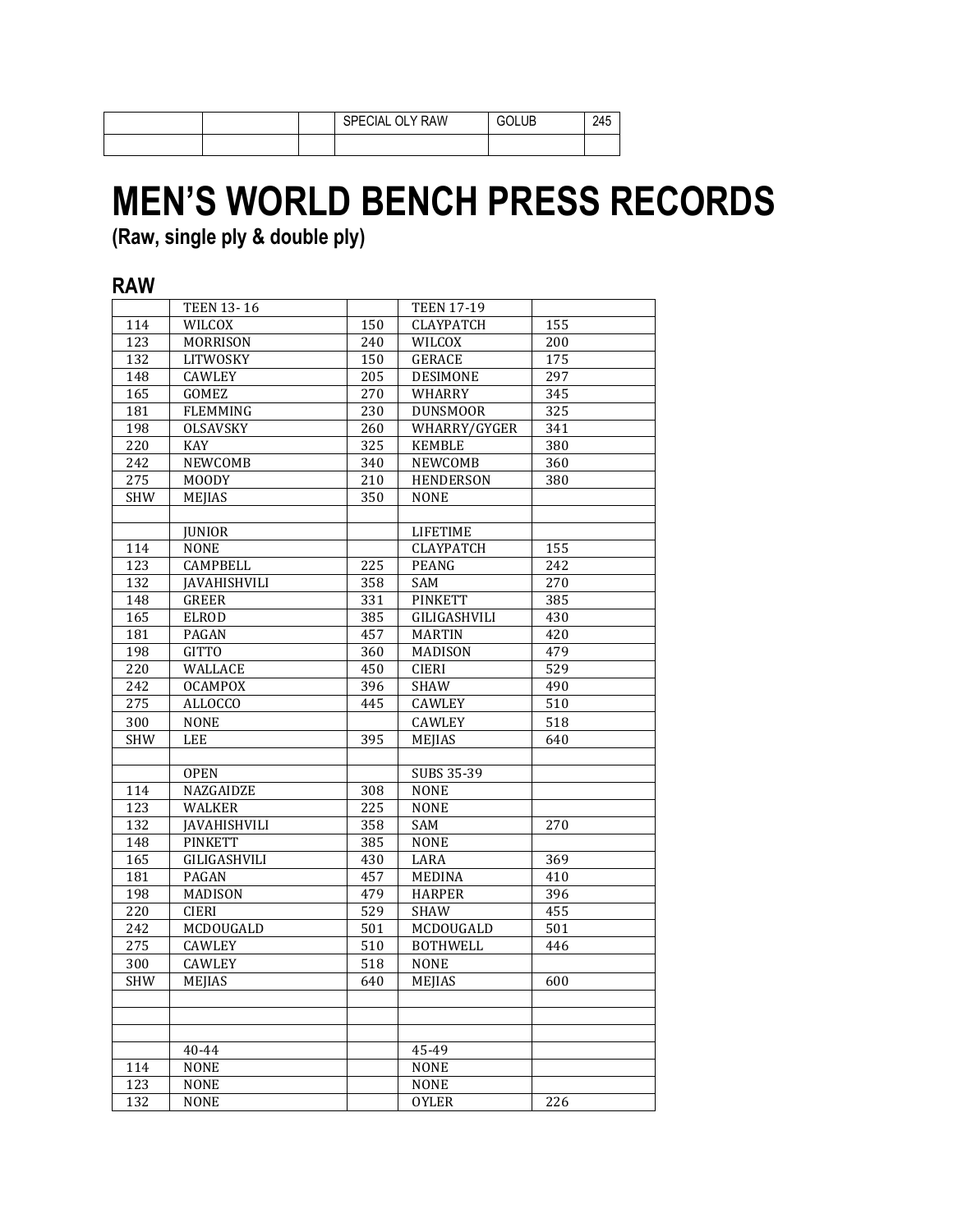| 148        | <b>PINKETT</b>          | 385        | WILSON          | 308 |
|------------|-------------------------|------------|-----------------|-----|
| 165        | <b>ALPERT</b>           | 335        | <b>ALPERT</b>   | 336 |
| 181        | <b>CICHELLI</b>         | 425        | <b>GREEN</b>    | 430 |
| 198        | <b>EMOND</b>            | 375        | <b>GREEN</b>    | 435 |
| 220        | <b>STALICA</b>          | 402        | <b>MEHL</b>     | 402 |
| 242        | <b>SHAW</b>             | 490        | <b>IACKSON</b>  | 470 |
| 275        | <b>CAWLEY</b>           | 510        | <b>MOON</b>     | 415 |
| 300        | CAWLEY                  | 518        | <b>DAVID</b>    | 460 |
| <b>SHW</b> | <b>IRBY</b>             | 480        | SABATINO        | 400 |
|            |                         |            |                 |     |
|            |                         |            |                 |     |
|            |                         |            |                 |     |
|            | 50-54                   |            | 55-59           |     |
| 114        | <b>NONE</b>             |            | <b>NONE</b>     |     |
| 123        | <b>NONE</b>             |            | <b>NONE</b>     |     |
| 132        | <b>OYLER</b>            | 225        | <b>NONE</b>     |     |
| 148        | WILSON                  | 295        | <b>DUFF</b>     | 242 |
| 165        | D'ALESSANDRO            | 335        | MISORSKI        | 248 |
| 181        | <b>FREEMAN</b>          | 331        | <b>FREEMAN</b>  | 320 |
| 198        | <b>WILCOX</b>           | 345        | YEARGIN         | 355 |
| 220        | <b>HUNT</b>             | 385        | <b>SHALES</b>   | 375 |
| 242        | <b>ALBERT</b>           | 413        | GATHWRIGHT      | 424 |
| 275        | <b>LINEAH DEY</b>       | 463        | <b>BUZZO</b>    | 480 |
| 300        | CAWLEY                  | 505        | <b>MYERS</b>    | 435 |
| <b>SHW</b> | CHAVCHANIDZE            | 415        | LENZI           | 405 |
|            |                         |            |                 |     |
|            | 60-64                   |            | 65-69           |     |
| 114        | <b>NONE</b>             |            | <b>NONE</b>     |     |
| 123        | <b>NONE</b>             |            | <b>NONE</b>     |     |
| 132        | <b>NONE</b>             |            | <b>NONE</b>     |     |
| 148        | <b>NONE</b>             |            | <b>BARTLETT</b> | 237 |
| 165        | <b>DEMENT</b>           | 235        | <b>NONE</b>     |     |
| 181        | <b>FREED</b>            | 331        | <b>FREED</b>    | 314 |
| 198        | <b>FREEMAN</b>          | 325        | <b>GRESHAM</b>  | 285 |
| 220        | <b>SHALES</b>           | 365        | NERENBERG       | 314 |
| 242        | <b>TEMPRANO</b>         | 375        | CALHOUN         | 320 |
| 275        | <b>MYERS</b>            | 430        | <b>PLUMMER</b>  | 300 |
| 300        | <b>SCHNEPF</b>          | 350        | <b>NONE</b>     |     |
| <b>SHW</b> | KATINOWSKY              | 325        | <b>NONE</b>     |     |
|            |                         |            |                 |     |
|            | $70-74$                 |            | 75-79           |     |
| 114        | <b>NONE</b>             |            | <b>NONE</b>     |     |
| 123        | <b>NONE</b>             |            | <b>NONE</b>     |     |
| 132        | SMITH                   | 165        | <b>NONE</b>     |     |
| 148        | <b>NONE</b>             |            | <b>BAILEY</b>   | 120 |
| 165        | <b>BENDEL</b>           | 176        | <b>NONE</b>     |     |
| 181        | <b>NONE</b>             |            | <b>NONE</b>     |     |
| 198        | ROSENFIELD              | 292        | ROSENFIELD      | 265 |
| 220        | COLEMAN                 | 275        | <b>NONE</b>     |     |
| 242        | <b>BIDINOTTO</b>        | 250        | ROMERO          | 209 |
| 275        | <b>FLIKAS</b>           | 405        | <b>NONE</b>     |     |
| <b>SHW</b> | <b>NONE</b>             |            | <b>NONE</b>     |     |
|            |                         |            |                 |     |
| 198        | 80-84                   | 275        | 85-89           |     |
| 242        | ROSENFIELD              |            |                 |     |
| 275        | <b>BRANDT</b><br>ROMERO | 187<br>185 | ROMERO          | 145 |
|            |                         |            |                 |     |
|            |                         |            |                 |     |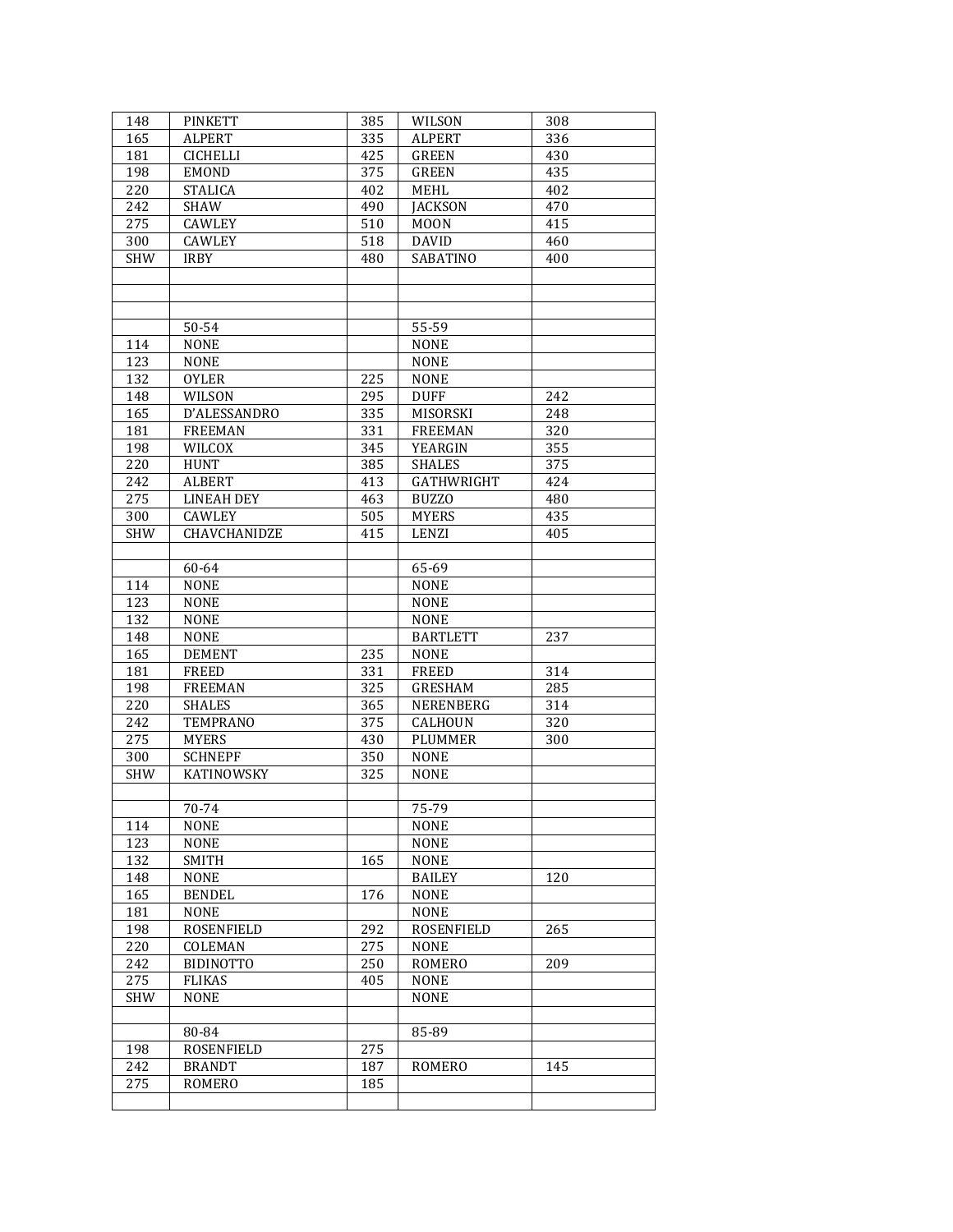|            | POLICE/FIRE/MILITARY |     | YOUTH          |                  |
|------------|----------------------|-----|----------------|------------------|
|            |                      |     | $80 - 7 - 8$   | <b>55-FORD</b>   |
|            |                      |     | $100 - 9 - 10$ | 80-Diekel        |
| 114        | <b>NONE</b>          |     | 100-11-12      | 105- Cortes III  |
| 123        | <b>NONE</b>          |     | 1149-10        | 100              |
| 132        | MELROSE              | 231 | 114 11 - 12    | 110 BENANTI      |
| 148        | LEGG                 | 198 | 148 11-12      | 198 Bingham      |
| 165        | GILIGASHVILI         | 430 | 165 11-12      | <b>85 KENNEY</b> |
| 181        | <b>NONE</b>          |     | 181 11-12      | 130- Caterisano  |
| 198        | <b>BACHMAYER</b>     | 374 | 275-11-12      | 95- Mejias       |
| 220        | <b>BOWLBY</b>        | 424 |                |                  |
| 242        | <b>OCAMPO</b>        | 396 |                |                  |
| 275        | <b>LINEAH DEY</b>    | 463 |                |                  |
| <b>SHW</b> | LOUALLEN             | 505 |                |                  |
|            | $\ast$               |     |                |                  |
|            | SPECIAL OLYMPIAN     |     |                |                  |
| 181        |                      | 125 |                |                  |
| 275        | CRAWFORD             | 281 |                |                  |
| <b>SHW</b> | <b>CORLISS</b>       | 187 |                |                  |
|            |                      |     |                |                  |
|            |                      |     |                |                  |
|            |                      |     |                |                  |

## **SINGLE PLY**

| 80              |                   |     | 100             |                  |     |
|-----------------|-------------------|-----|-----------------|------------------|-----|
| $11 - 12$       | <b>PADGETT</b>    | 115 | $11 - 12$       | <b>CHATHAM</b>   | 110 |
|                 |                   |     |                 |                  |     |
| 132             |                   |     | 148             |                  |     |
| $13 - 16$       | <b>DUNN</b>       | 231 | <b>OPEN</b>     | <b>ALBERT</b>    | 410 |
|                 |                   |     | <b>LIFETIME</b> | <b>ALBERT</b>    | 410 |
|                 |                   |     |                 |                  |     |
| 165             |                   |     | 181             |                  |     |
| <b>LIFETIME</b> | VENTURELLA        | 363 | <b>OPEN</b>     | <b>MASTERS</b>   | 515 |
| 45-49           | <b>VENTURELLA</b> | 363 | <b>LIFETIME</b> | <b>MASTERS</b>   | 515 |
| <b>OPEN</b>     | <b>ALBERT</b>     | 420 | <b>SUBS</b>     | <b>MASTERS</b>   | 480 |
| 40-44           | <b>ARTUR</b>      | 355 | 45-49           | <b>KEARNEY</b>   | 360 |
| 50-54           | <b>GAYTON</b>     | 286 | POL/FIRE/MILT   | <b>LIVOLSI</b>   | 325 |
| 70-74           | TINKLER           | 225 | $40 - 44$       | <b>MASTERS</b>   | 475 |
|                 |                   |     | 70-74           | <b>PETERSON</b>  | 235 |
|                 |                   |     |                 |                  |     |
| 198             |                   |     | 220             |                  |     |
| $13 - 16$       | <b>SOSEBEE</b>    | 270 | $13 - 16$       | <b>SCHOLZ</b>    | 275 |
| <b>SUBS</b>     | <b>MASTERS</b>    | 402 | <b>JUNIOR</b>   | <b>COMBINE</b>   | 430 |
| 40-44           | <b>ROSS</b>       | 523 | <b>LIFETIME</b> | <b>FEEHAN</b>    | 518 |
| 45-49           | <b>DRIGGERS</b>   | 460 | <b>OPEN</b>     | <b>FEEHAN</b>    | 518 |
| 50-54           | <b>BREAKFIELD</b> | 185 | <b>SUBS</b>     | <b>MCKINNEY</b>  | 413 |
| 55-59           | VOGEL             | 226 | $40 - 44$       | <b>FEEHAN</b>    | 518 |
| 60-64           | <b>BENFORD</b>    | 405 | 45-49           | <b>CHATHAM</b>   | 501 |
| 70-74           | <b>WUEST</b>      | 210 | 50-54           | <b>VOGEL</b>     | 308 |
| <b>OPEN</b>     | <b>BEZERRA</b>    | 490 | 60-64           | <b>PHILLIPS</b>  | 385 |
|                 |                   |     | 70-74           | <b>SEABROOKS</b> | 285 |
|                 |                   |     | POL/FIRE/MILT   | <b>SHALES</b>    | 369 |
|                 |                   |     |                 |                  |     |
|                 |                   |     |                 |                  |     |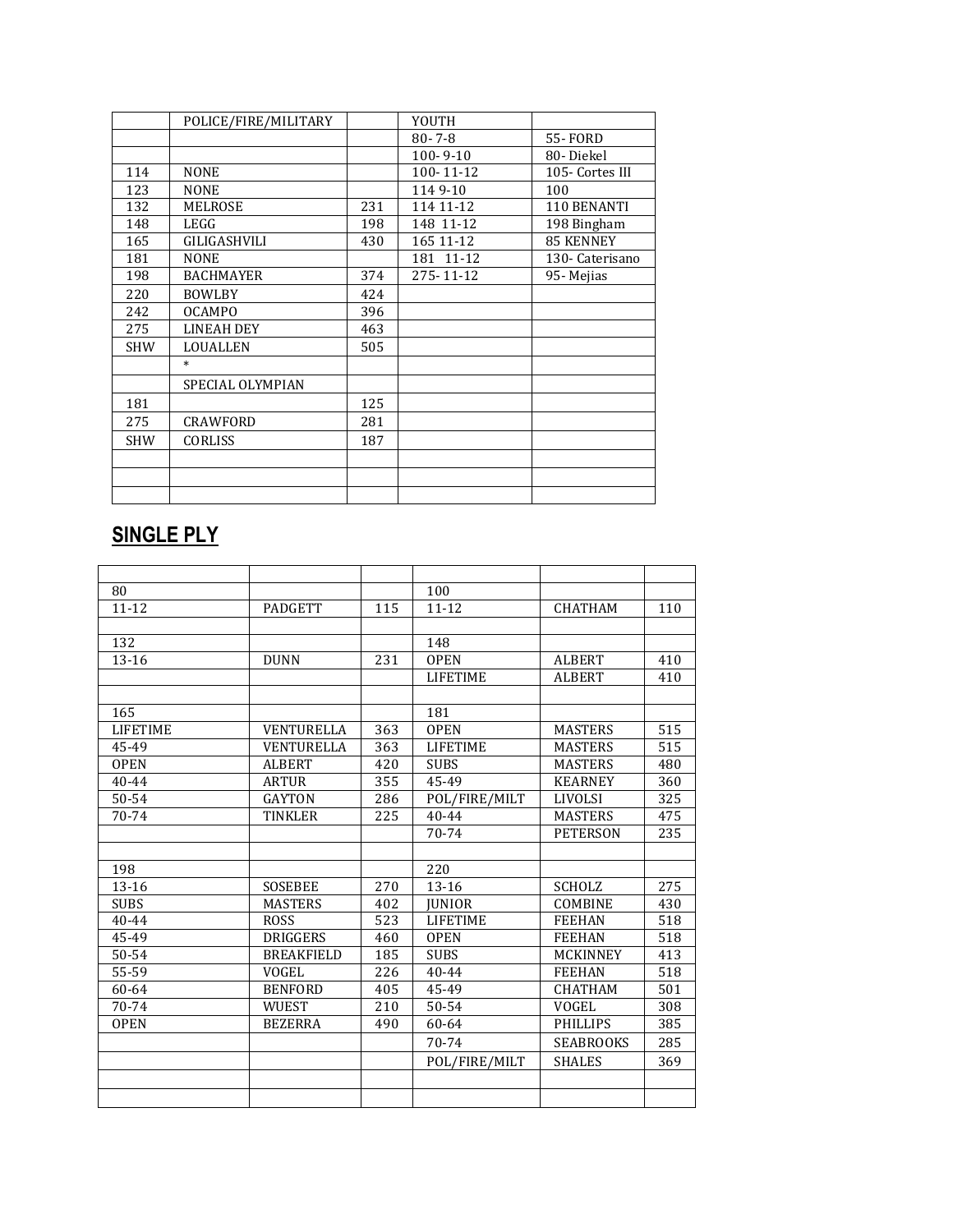| 242               |                  |                  |  |     |     | 275               |                  |     |
|-------------------|------------------|------------------|--|-----|-----|-------------------|------------------|-----|
| 17-19             | <b>IEFFERSON</b> |                  |  |     | 430 | 40-44             | <b>MERRY</b>     | 405 |
| <b>LIFETIME</b>   | <b>MILLRANY</b>  |                  |  |     | 630 | 50-54             | <b>HARRIER</b>   | 500 |
| <b>OPEN</b>       |                  | MCKINNEY         |  |     | 429 | 55-59             | <b>HARRIER</b>   | 475 |
| <b>SUBS</b>       |                  | <b>MCKINNEY</b>  |  |     | 429 | <b>OPEN</b>       | <b>WOOD</b>      | 635 |
| 45-49             |                  | MILLRANY         |  |     | 630 | <b>JUNIOR</b>     | <b>HASSAN</b>    | 440 |
| 50-54             | <b>RETUCCI</b>   |                  |  |     | 385 | POL/FIRE/MILT     | <b>ROLON</b>     | 410 |
| 55-59             |                  | <b>HARRIER</b>   |  |     | 425 |                   |                  |     |
| 60-64             |                  | CHURCHMAN        |  |     | 380 |                   |                  |     |
| 65-59             |                  | CHURCHMAN        |  |     | 390 |                   |                  |     |
|                   |                  |                  |  |     |     |                   |                  |     |
| 70-74             |                  | <b>BIDINOTTO</b> |  |     | 315 |                   |                  |     |
| POL/FIRE/MILT     |                  | <b>ROLON</b>     |  |     | 400 |                   |                  |     |
|                   |                  |                  |  |     |     |                   |                  |     |
|                   |                  |                  |  |     |     |                   |                  |     |
| <b>SHW</b>        |                  |                  |  |     |     | 300               |                  |     |
| POLICE/FIRE/MILT. |                  | LYONS            |  |     | 424 | <b>LIFETIME</b>   | <b>CAWLEY</b>    | 551 |
| <b>SUBMASTERS</b> |                  | LEWIS            |  |     | 551 | <b>OPEN</b>       | <b>CAWLEY</b>    | 551 |
| 65-69             |                  | <b>PLUMMER</b>   |  |     | 331 | <b>SUBS</b>       | LEWIS            | 551 |
| 40-44             |                  | <b>JONES</b>     |  |     | 405 | 45-49             | <b>CAWLEY</b>    | 551 |
| 45-49             |                  | <b>CAWLEY</b>    |  |     | 551 | 50-54             | <b>CAWLEY</b>    | 635 |
| <b>LIFETIME</b>   |                  | <b>CAWLEY</b>    |  |     | 551 | 60-64             | <b>PLUMMER</b>   | 331 |
| <b>OPEN</b>       |                  | <b>CAWLEY</b>    |  |     | 551 |                   |                  |     |
| <b>JUNIOR</b>     |                  | <b>NYE</b>       |  |     | 303 |                   |                  |     |
|                   |                  |                  |  |     |     |                   |                  |     |
|                   |                  |                  |  |     |     |                   |                  |     |
|                   |                  |                  |  |     |     |                   |                  |     |
| <b>DOUBLE-PLY</b> |                  |                  |  |     |     |                   |                  |     |
|                   |                  |                  |  |     |     |                   |                  |     |
| YOUTH             |                  |                  |  |     |     | YOUTH 11-12       |                  |     |
| $9 - 10$          |                  |                  |  |     |     |                   |                  |     |
| <b>NO RECORDS</b> |                  |                  |  |     | 132 |                   | ZERBE            | 130 |
|                   |                  |                  |  |     |     |                   |                  |     |
|                   |                  |                  |  |     |     |                   |                  |     |
|                   |                  |                  |  |     |     |                   |                  |     |
| <b>TEEN 13-16</b> |                  |                  |  |     |     | <b>TEEN 17-19</b> |                  |     |
| 114               |                  | <b>SMITH</b>     |  | 175 | 114 |                   | <b>NONE</b>      |     |
| 123               |                  | <b>GIAMBALVO</b> |  | 210 | 123 |                   | <b>ALTAVILLA</b> | 215 |
| 132               |                  | HOROWITZ         |  | 240 | 132 |                   | <b>SMITH</b>     | 270 |
| 148               |                  | CAWLEY           |  | 250 |     | 148               | <b>BURKE</b>     | 295 |
| 165               |                  | <b>DURAN</b>     |  | 240 | 165 |                   | <b>PENSYL</b>    | 350 |
| 181               |                  | <b>DEWIRE</b>    |  | 210 | 181 |                   | NAUMANN          | 375 |
| 198               |                  | LOWERY           |  | 290 |     | 198               | <b>DENTZEL</b>   | 400 |
| 220               |                  | <b>LEEDS</b>     |  | 245 |     | 220               | <b>DENTZEL</b>   | 415 |
| 242               |                  | <b>EBERLY</b>    |  | 320 |     | 242               | <b>FULK</b>      | 485 |
| 275               |                  | <b>NONE</b>      |  |     |     | 275               | <b>HERNANDEZ</b> | 545 |
| <b>SHW</b>        |                  | <b>YATES</b>     |  | 424 |     | <b>SHW</b>        | <b>FREELS</b>    | 415 |
|                   |                  |                  |  |     |     |                   |                  |     |
|                   |                  |                  |  |     |     | <b>LIFETIME</b>   |                  |     |
| <b>JUNIOR</b>     |                  |                  |  |     |     |                   |                  |     |
| 114               |                  | <b>ATCHLEY</b>   |  | 135 |     | 114               | HOLLYFIELD       | 330 |
| 123               |                  | <b>NONE</b>      |  |     |     | 123               | PETRENCAK        | 295 |
| 132               |                  | <b>JACKSON</b>   |  | 345 |     | 132               | <b>JACKSON</b>   | 345 |
| 148               |                  | SPINGARN         |  | 370 |     | 148               | PASQUAL          | 390 |
| 165               |                  | <b>EBERSOLE</b>  |  | 400 |     | 165               | CAMPBELL         | 410 |
| 181               |                  | CIERI            |  | 440 | 181 |                   | <b>CAMPBELL</b>  | 480 |
| 198               |                  | CARDONA          |  | 460 |     | 198               | ROSS             | 525 |
| 220               |                  | GARCIA           |  | 485 |     | 220               | <b>KELLEY</b>    | 545 |
| 242               |                  | TORANZO          |  | 560 |     | 242               | <b>KELLEY</b>    | 584 |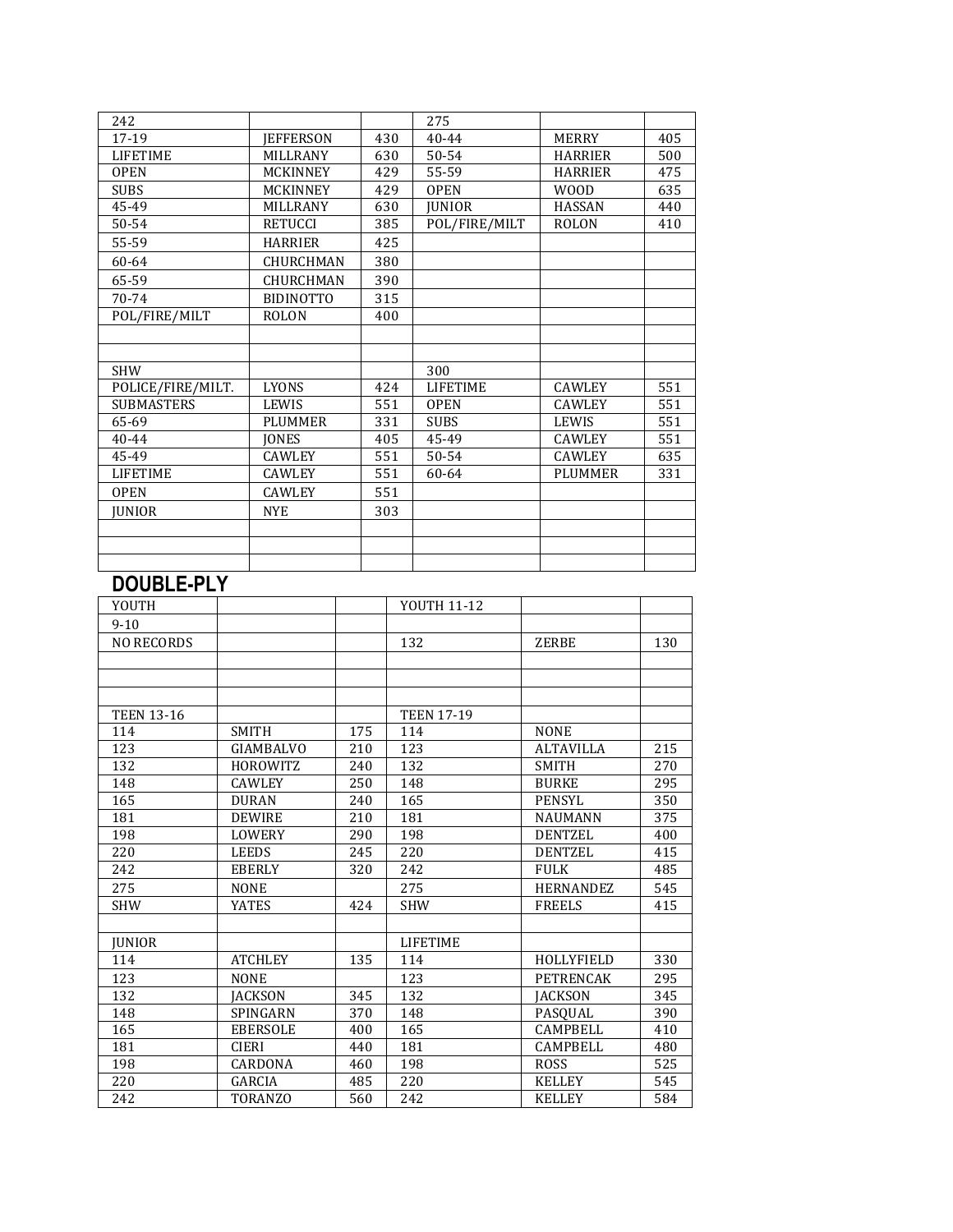| 275                 | WHITE            | 590              | 275                 | <b>WOOD</b>         | 622 |
|---------------------|------------------|------------------|---------------------|---------------------|-----|
|                     |                  |                  | 300                 | <b>CAWLEY</b>       | 700 |
| <b>SHW</b>          | <b>LOUALLEN</b>  | 550              | <b>SHW</b>          | <b>REGISTER</b>     | 735 |
|                     |                  |                  |                     |                     |     |
|                     |                  |                  |                     |                     |     |
|                     |                  |                  |                     |                     |     |
|                     |                  |                  |                     |                     |     |
| <b>OPEN</b>         |                  |                  | <b>SUBMASTER</b>    |                     |     |
| 114                 | HOLLYFIELD       | 330              | 114                 | <b>NONE</b>         |     |
| 123                 | PETRENCAK        | 295              | 123                 | <b>CASTON</b>       | 285 |
| 132                 | GOULD            | 330              | 132                 | <b>FERNANDES</b>    | 210 |
| 148                 | <b>RUBIN</b>     | 370              | 148                 | <b>ALPERT</b>       | 300 |
| 165                 | LEE              | 391              | 165                 | SANGERMANO          | 369 |
| 181                 | <b>RYAN</b>      | 455              | 181                 | <b>LEE</b>          | 435 |
| 198                 | <b>ROSS</b>      | $\overline{525}$ | 198                 | <b>BARRETT</b>      | 495 |
| 220                 | <b>BARRETT</b>   | 560              | 220                 | <b>BARRETT</b>      | 560 |
| 242                 | <b>BENSON</b>    | 683              | 242                 | <b>FEEHAN</b>       | 565 |
| 275                 | CAWLEY           | 600              | 275                 | THOMAS              | 578 |
| 300                 | CAWLEY           | 700              | 300                 | <b>NONE</b>         |     |
| <b>SHW</b>          | <b>LATTIMER</b>  | 800              | <b>SHW</b>          | <b>DUNCAN</b>       | 551 |
|                     |                  |                  |                     |                     |     |
| MASTER 40-44        |                  |                  | <b>MASTER 45-49</b> |                     |     |
| 114                 | <b>NONE</b>      |                  | 114                 | <b>NONE</b>         |     |
| 123                 | <b>NONE</b>      |                  | 123                 | <b>NONE</b>         |     |
| 132                 | <b>PIROTTA</b>   | 220              | 132                 | <b>PIROTTA</b>      | 220 |
|                     |                  |                  |                     |                     |     |
| 148                 | <b>BLOCKER</b>   | 350              | 148                 | <b>NONE</b>         |     |
| 165                 | <b>HENDERSON</b> | 360              | 165                 | CARDON              | 345 |
| 181                 | <b>GREEN</b>     | 424              | 181                 | <b>KEARNEY</b>      | 360 |
| 198                 | <b>ROSS</b>      | 525              | 198                 | CAULFORD            | 420 |
| 220                 | <b>BUZZO</b>     | 440              | 220                 | <b>ROSCOE</b>       | 430 |
| 242                 | <b>HAWK</b>      | 575              | 242                 | <b>MOON</b>         | 451 |
| 275                 | CAWLEY           | 600              | 275                 | <b>BAYLESS</b>      | 465 |
| 300                 | <b>CAWLEY</b>    | 677              | 300                 | <b>CAWLEY</b>       | 700 |
| <b>SHW</b>          | <b>MACKEY</b>    | 515              | <b>SHW</b>          | CUNNINGHAM          | 500 |
|                     |                  |                  |                     |                     |     |
|                     |                  |                  |                     |                     |     |
| <b>MASTER 50-54</b> |                  |                  | <b>MASTER 55-59</b> |                     |     |
| 114                 | <b>NONE</b>      |                  | 114                 | <b>NONE</b>         |     |
| 123                 | <b>NONE</b>      |                  | 123                 | <b>NONE</b>         |     |
| 132                 | <b>MEDINA</b>    | 265              | 132                 | <b>NONE</b>         |     |
| 148                 | <b>NONE</b>      |                  | 148                 | <b>JOANIS</b>       | 200 |
| 165                 | <b>HAMBY</b>     | 385              | 165                 | <b>BOWLES</b>       | 185 |
| 181                 | MITSOPOULOS      | 340              | 181                 | GRABLOW             | 360 |
| 198                 | <b>MEROOK</b>    | 380              | 198                 | MITSOPOULOS         | 391 |
| 220                 | SMITH            | 465              | 220                 | COTE                | 430 |
| 242                 | <b>BROWN</b>     | 425              | 242                 | <b>GLENNEY</b>      | 430 |
| 275                 | HARRIER          | 475              | 275                 | <b>HARRIER</b>      | 475 |
| <b>SHW</b>          | <b>WEAVER</b>    | 446              | <b>SHW</b>          | <b>GRANT</b>        | 365 |
|                     |                  |                  |                     |                     |     |
| MASTER 60-64        |                  |                  |                     | <b>MASTER 65-69</b> |     |
|                     |                  |                  |                     |                     |     |
| 114                 | <b>NONE</b>      |                  | 114                 | <b>NONE</b>         |     |
| 123                 | <b>NONE</b>      |                  | 123                 | <b>NONE</b>         |     |
| 132                 | <b>NONE</b>      |                  | 132                 | <b>NONE</b>         |     |
| 148                 | <b>NONE</b>      |                  | 148                 | <b>NONE</b>         |     |
| 165                 | <b>BOWLES</b>    | 200              | 165                 | <b>NONE</b>         |     |
| 181                 | MITSOPOULOS      | 320              | 181                 | LOZANO              | 275 |
| 198                 | <b>PHILLIPS</b>  | 374              | 198                 | NICHALSON           | 335 |
| 220                 | MCCRAY           | 370              | 220                 | SPOSATO             | 385 |
| 242                 | CHURCHMAN        | 402              | 242                 | CHURCHMAN           | 400 |